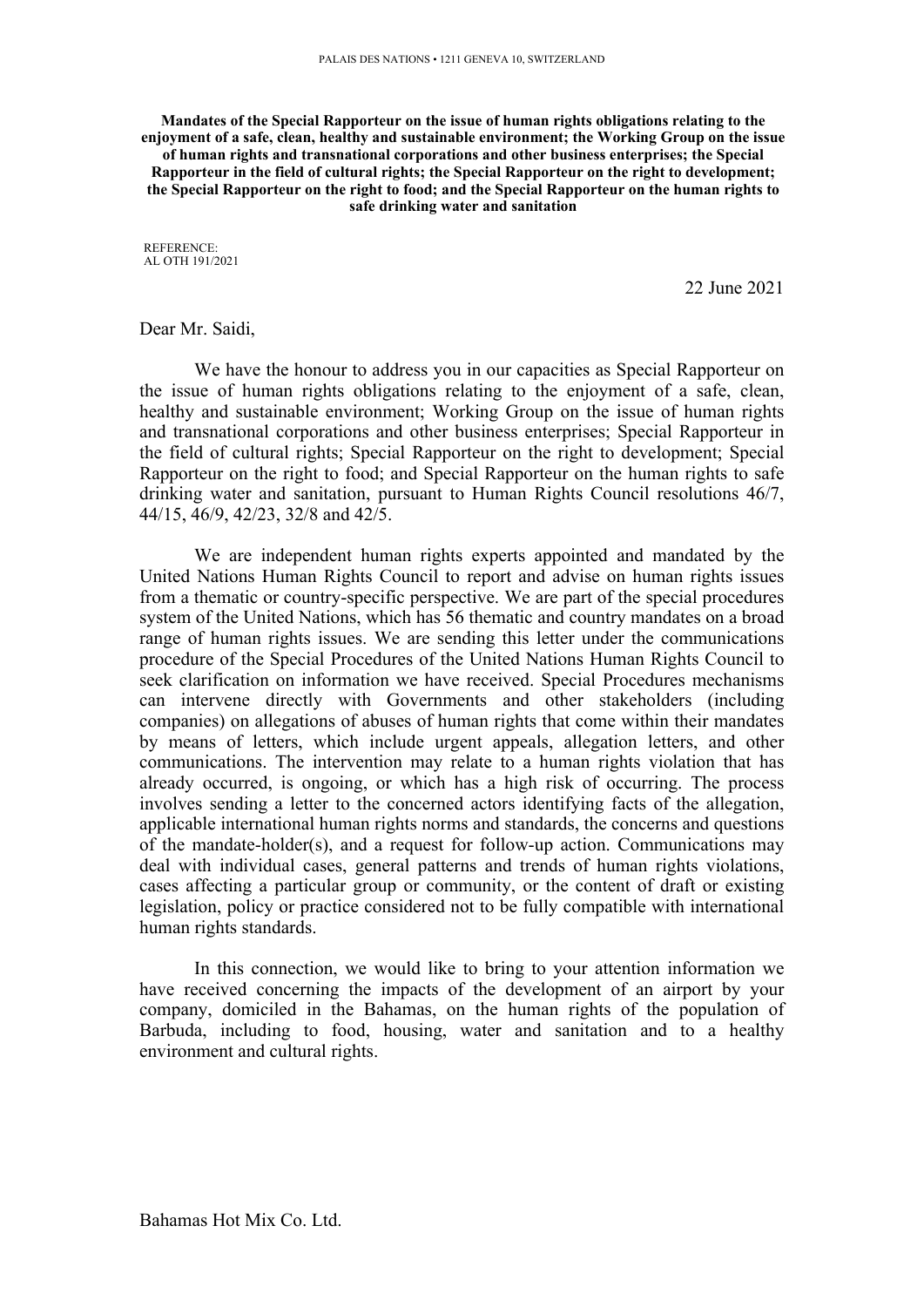According to the information received:

In fall 2017, the State of Antigua and Barbuda was hit by two successive category 5 hurricanes: Irma and Maria, which led to the evacuation of the entire population of Barbuda, of around 1,600 people, damaging key infrastructures including roads and energy distribution networks in addition to <sup>a</sup> grea<sup>t</sup> number of houses. <sup>1</sup> More specifically, it was estimated that as <sup>a</sup> result of the disaster, 95% of Barbuda'<sup>s</sup> structures was damaged or destroyed. 2 The storms left the island of 23 kilometres by 12 kilometres, which hosts <sup>a</sup> rich biodiversity, and forests without one single leaf on any tree as witnessed by the United Nations Secretary General on the occasion of <sup>a</sup> visit in the region. 3 In the aftermath of the hurricanes, the livelihoods of many individuals were also affected, which, at the time, further pu<sup>t</sup> at risks the full realisation of human rights, including to food, health, housing, education, water and sanitation, and <sup>a</sup> healthy environment and cultural rights.

It was estimated that the overall value of damages and disruption caused by both disasters was equal to 9 percen<sup>t</sup> of the country'<sup>s</sup> gross domestic product (GDP, current terms) in 2016, with 44 percen<sup>t</sup> of the total damage costs affecting the tourism sector and 37 percen<sup>t</sup> attributed to the housing sector. 4 In fact it was established that, after Irma, 642 of the 670 houses on Barbuda'<sup>s</sup> territory were either destroyed or damaged. In addition, the totality of the island'<sup>s</sup> water sources were affected, with the contamination of ground waters and serious damages to rainwater collection and overall water distribution infrastructures. <sup>5</sup> Both the agriculture and fishing sectors were also severely touched with the loss and damage of numerous vessels, small scale farmers' crops and livestock.

After the disasters, the Government of Antigua and Barbuda estimated that the amount needed for Barbuda'<sup>s</sup> recovery, including for housing replacement and reparation and the water and sanitation sector, was US\$222.2 million. 6

In the recovery phase, proposals for large-scale projects began to flourish, including the development of an airport and of luxury real estate and tourist structures such as the Barbuda Ocean Beach Club.

In parallel, an amendment to the 2007 Barbuda Land Act was introduced with important changes proposed, including <sup>a</sup> change to one of the core elements of Barbuda'<sup>s</sup> culture and traditions: the collective owning of the Island by all the residents since 1834. Allowing for private ownership, the amendment introduced in 2017 repealed par<sup>t</sup> II of the Barbuda Land Act of 2007<sup>7</sup> which provided, as per its article 3 that:

"Barbuda land is owned in common by Barbudans

<sup>1</sup> <https://news.un.org/en/story/2018/09/1018372>

<sup>2</sup> See for instance: <https://www.unicef.org/easterncaribbean/stories/barbuda-fighting-its-way-back-after-hurricanes>

<sup>3</sup> https://news.un.org/en/story/2018/09/1018372

<sup>4</sup> World Bank, GFDRR, UN, and EU, "Hurricane Irma Recovery Needs Assessment: <sup>A</sup> Report by the Government of Antigua and Barbuda", [https://www.gfdrr.org/sites/default/files/publication/Antigua%20and%20Barbuda%20](https://www.gfdrr.org/sites/default/files/publication/Antigua%20and%20Barbuda) executive%20summary\_print\_text%282%29.pdf

<sup>&</sup>lt;sup>5</sup> Ibid.

<sup>6</sup> <https://www.gfdrr.org/en/publication/hurricane-irma-and-maria-recovery-needs-assessment-antigua-and-barbuda>

<sup>&</sup>lt;sup>7</sup> BARBUDA LAND ACT No. 23 of 2007 [Published in the Official Gazette Vol. XXVIII No. 5 dated 17th January. 200S. available at <http://extwprlegs1.fao.org/docs/pdf/ant78070.pdf>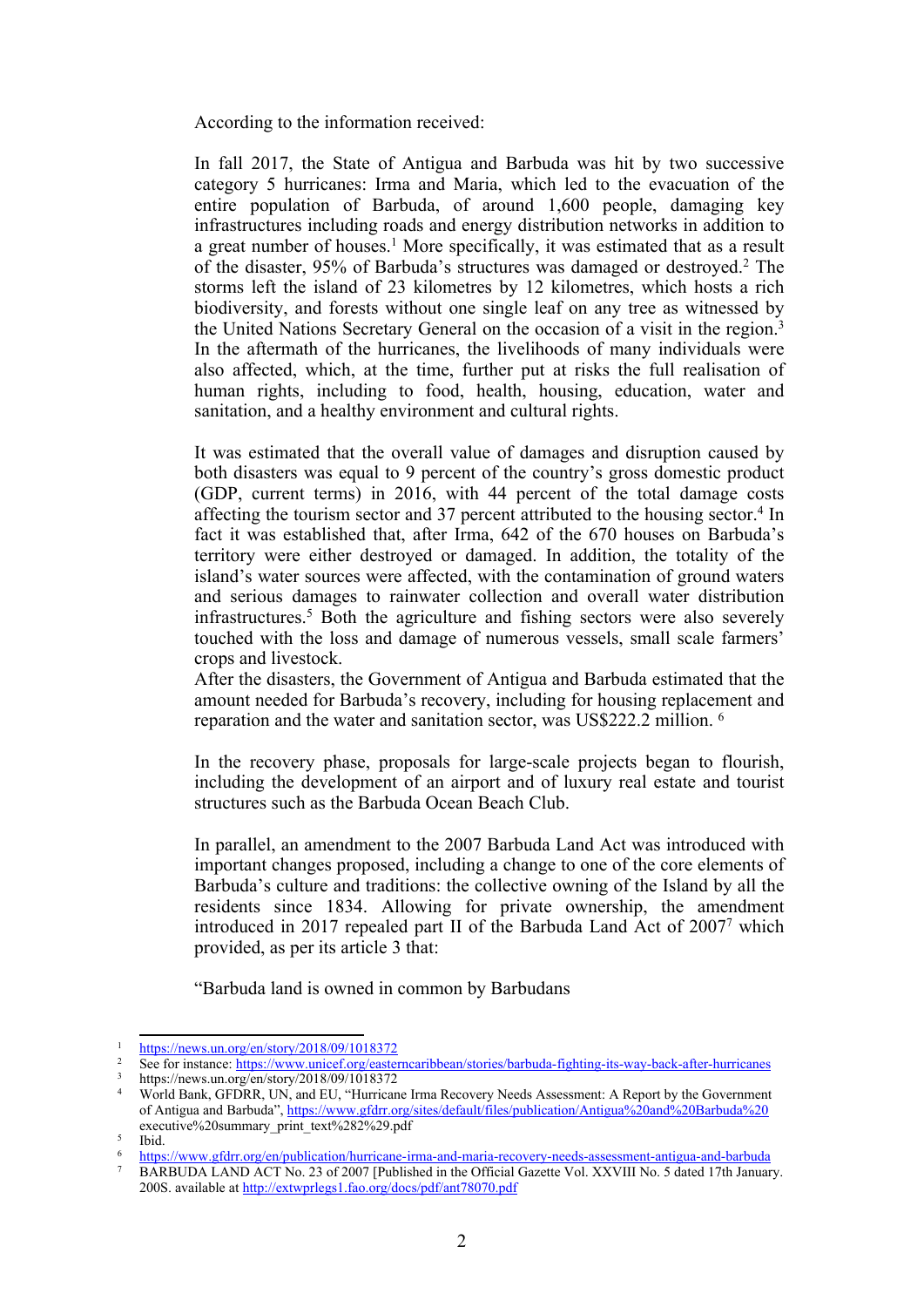(1) All land in Barbuda shall be owned in common by the people of Barbuda.

(2) Subject to sections 4 and 20, the title to all land in Barbuda shall vest in the Crown on behalf of the people of Barbuda". 8

The new 2017 Barbuda Land (Amendment) Act, which entered into force in 2018, provides as per its article 3 paragraph 2 that:" All persons residing on the Island of Barbuda shall be and are hereby declared to be tenants of the Crown; and such persons shall neither hold nor deal with any land situated within the said island save and excep<sup>t</sup> as hereinafter appears by the provisions of this Act and subject to any by-law made by the Council in that behalf". 9 The new article 17 also pu<sup>t</sup> forward, as <sup>a</sup> condition for the approval of major development in Barbuda, the submission of an environmental impact assessment (EIA) to the responsible minister, repealing the former provision which also provided for the obligatory consent of the people of Barbuda for the same purpose.

# *The airport project*

It is alleged that in 2017, while Barbuda'<sup>s</sup> population had been evacuated to Antigua in the fear of hurricane Irma, large strips of the island'<sup>s</sup> forest were cut for the purpose of the construction of an international airport and that this project was entrusted to Bahamas Hot Mix, <sup>a</sup> company based in the Bahamas. An important habitat of the red-footed tortoise and Barbuda Fallow deer, the forest was used for farming, grazing and hunting for generations in Barbuda. While two EIAs have been conducted for the airport, one in 2017 and one in 2018, there was no prior consultation with the population and, until today, the environment impact assessments are not publicly available.

On 2 August 2018, in the context of <sup>a</sup> judicial review challenging the legality of the decision of the Government to construct an airport for non-compliance with the 2003 Physical Planning Act and the National Sustainable Island Resources Plan of 2012, an interim injunction was granted against the airport construction. The judicial review also focussed on claims of various irregularities concerning the environmental impact assessment, including proper assessment of the project in the fields of geology, archaeology and biodiversity.

On 11 September 2018, the Court of Appeal unanimously dismissed the previous decision, setting aside the interim injunction. After the court dismissed the injunction, the airport construction resumed, but was further halted due to the discovery of (airy) cavernous grounds under the initial site, and due to financial issues related to the completion of the project on <sup>a</sup> second site.

It was then announced by the Prime Minister in January 2020 that the airport would be completed by June 2020.

<sup>8</sup> Ibid.

<sup>9</sup> BARBUDA LAND (AMENDMENT) ACT 2017 No. 41 of 2017, [Published in the Official Gazette Vol. XXXVIII No. 8 dated 22nd January, 2018] available at <http://extwprlegs1.fao.org/docs/pdf/ant188658.pdf>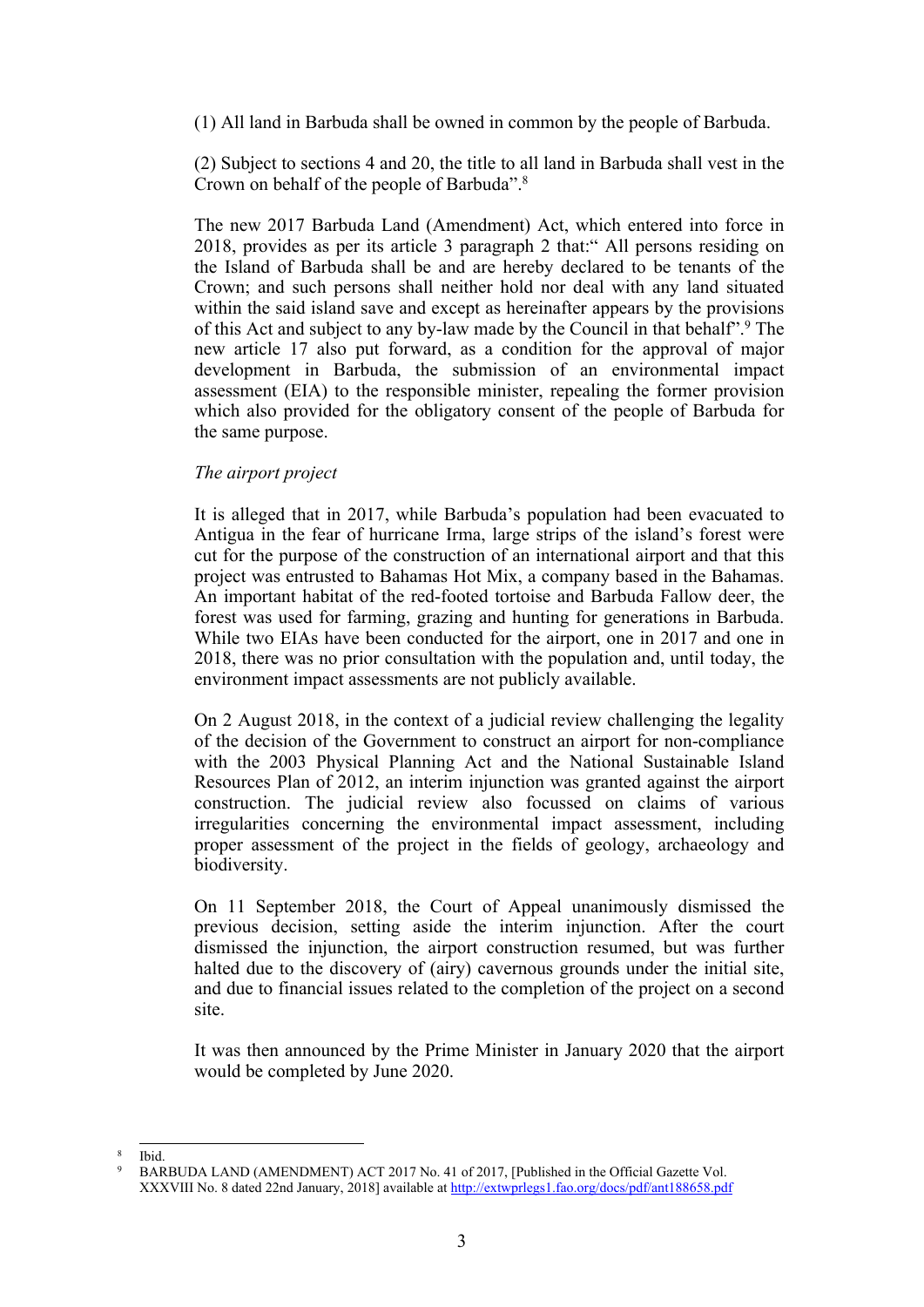On 7 February 2020, another application for an interim injunction against the construction of the airport was dismissed. An appeal was then lodged against this decision in front of the Court of Appeal and the ruling was scheduled for February 2021.

While we do not wish to prejudge the accuracy of these allegations, we would like to express our deep concerns regarding the potential impacts of the Barbuda Ocean Club Project on human rights, including the rights to food, water and sanitation, housing, and <sup>a</sup> healthy environment, as well as cultural rights. Furthermore we are deeply concerned about the potential consequences of the developments on Codington Lagoon and Palmetto Point'<sup>s</sup> fragile ecosystems, parts of which are supposed to be protected by designation as <sup>a</sup> national park and pursuan<sup>t</sup> to the Ramsar Convention on internationally important wetlands. These developments are impacting the population'<sup>s</sup> livelihoods and further exacerbating the vulnerability of the island to storms and disasters, as nature and mangroves in particular provide for natural protection from such events. Furthermore, it is unclear whether <sup>a</sup> proper environmental impact assessment was conducted for all aspects of the project including for the potential Marina, as prescribed by Physical Planning Act 2003 and the Environmental Management and Protection Act (2019) and whether informed participation of all Barbuda'<sup>s</sup> residents was ensured.

In connection with the above alleged facts and concerns, please refer to the **Annex on Reference to international human rights law** attached to this letter which cites international human rights instruments and standards relevant to these allegations.

As it is our responsibility, under the mandates provided to us by the Human Rights Council, to seek to clarify all cases brought to our attention, we would be grateful for your observations on the following matters:

- 1. Please provide any additional information and/or comment(s) you may have on the allegations regarding the Barbuda airport project, mentioned above and the associated impacts on the population of Barbuda.
- 2. Please provide information as to what human rights due diligence policies and processes have been pu<sup>t</sup> in place by Bahamas Hot Mix Co. Ltd. to identify, prevent, mitigate and account for how you address adverse human rights impacts throughout your business operations, in line with the UN Guiding Principles on Business and Human Rights.
- 3. Please provide information about any specific human rights due diligence or impact assessment undertaken taken by your company, concerning the construction of the Barbuda airport.
- 4. Please describe the measures that your company has taken, or is planning to take, to preven<sup>t</sup> recurrence of such situations in the future.
- 5. Please provide information on whether Bahamas Hot Mix Co. Ltd. has established, or participated in an effective operational-level grievance mechanism to address adverse human rights impacts caused by its operations, in line with the UN Guiding Principles. Please also provide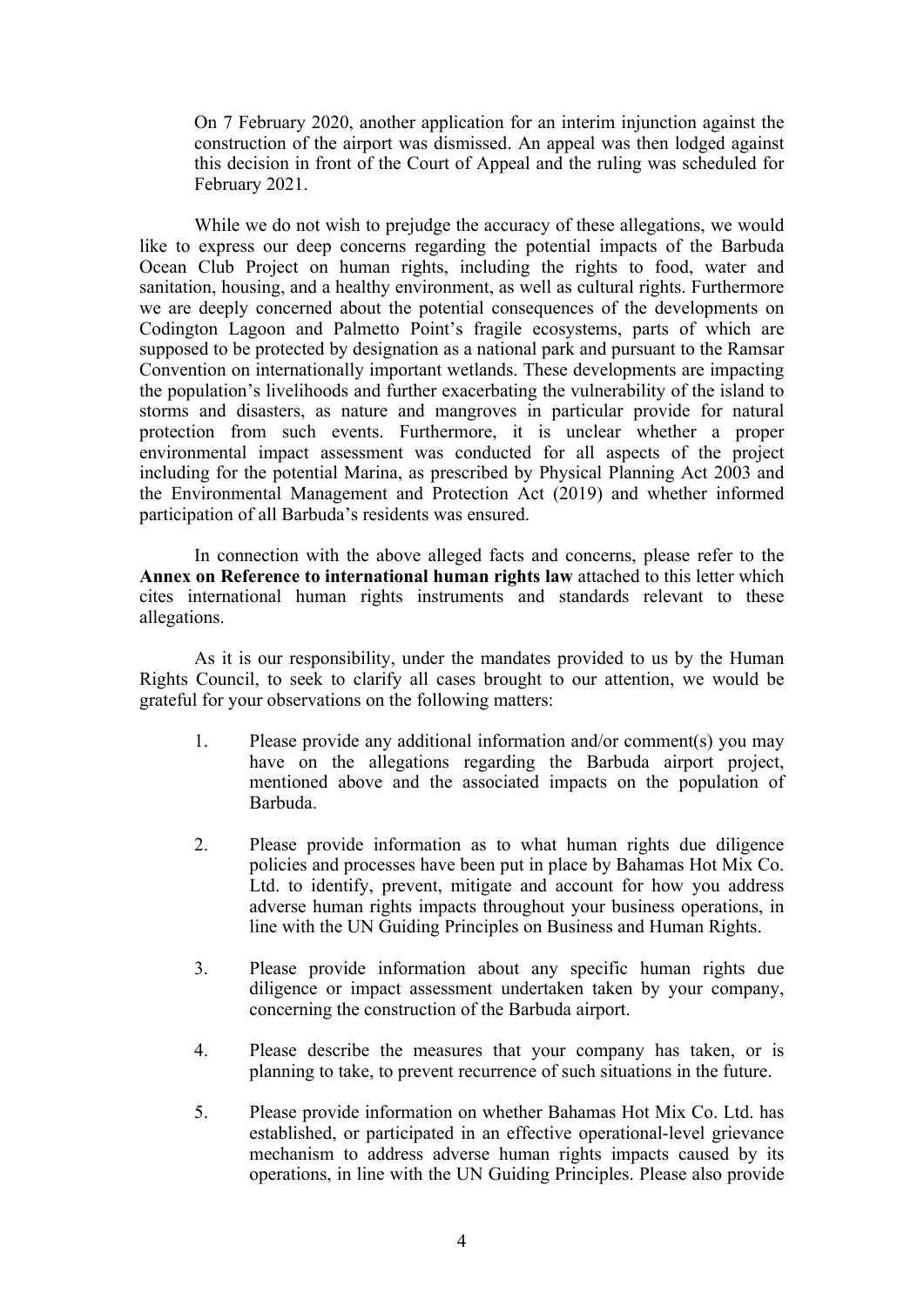any information as to whether such <sup>a</sup> mechanism has been used to address any concerns or impacts arising out of the construction of the Barbuda airport Project, as well as information on any outcomes or remedies provided as <sup>a</sup> result.

6. Please provide information whether Bahamas Hot Mix Co. Ltd. has provided, or is considering to provide, effective remedy, including adequate compensation, to local communities affected by the construction of the Barbuda airport Project.

This communication and any response received from your company will be made public via the communications reporting [website](https://spcommreports.ohchr.org/) within 60 days. They will also subsequently be made available in the usual repor<sup>t</sup> to be presented to the Human Rights Council.

We may publicly express our concerns in the near future as, in our view, the information upon which the press release will be based is sufficiently reliable to indicate <sup>a</sup> matter warranting immediate attention. We also believe that the wider public should be alerted to the potential implications of the above-mentioned allegations. The press release will indicate that we have been in contact with your company to clarify the issue/s in question.

Please be informed that <sup>a</sup> letter on this subject matter has been sent to the Governments of Antigua and Barbuda, the Commonwealth of Bahamas, and the United States of America, as well as to the companies involved in the abovementioned allegations.

Please accept, Mr Saidi, the assurances of our highest consideration.

### David R. Boyd

Special Rapporteur on the issue of human rights obligations relating to the enjoyment of <sup>a</sup> safe, clean, healthy and sustainable environment

Dante Pesce

Chair-Rapporteur of the Working Group on the issue of human rights and transnational corporations and other business enterprises

> Karima Bennoune Special Rapporteur in the field of cultural rights

> Saad Alfarargi Special Rapporteur on the right to development

Michael Fakhri Special Rapporteur on the right to food

Pedro Arrojo-Agudo Special Rapporteur on the human rights to safe drinking water and sanitation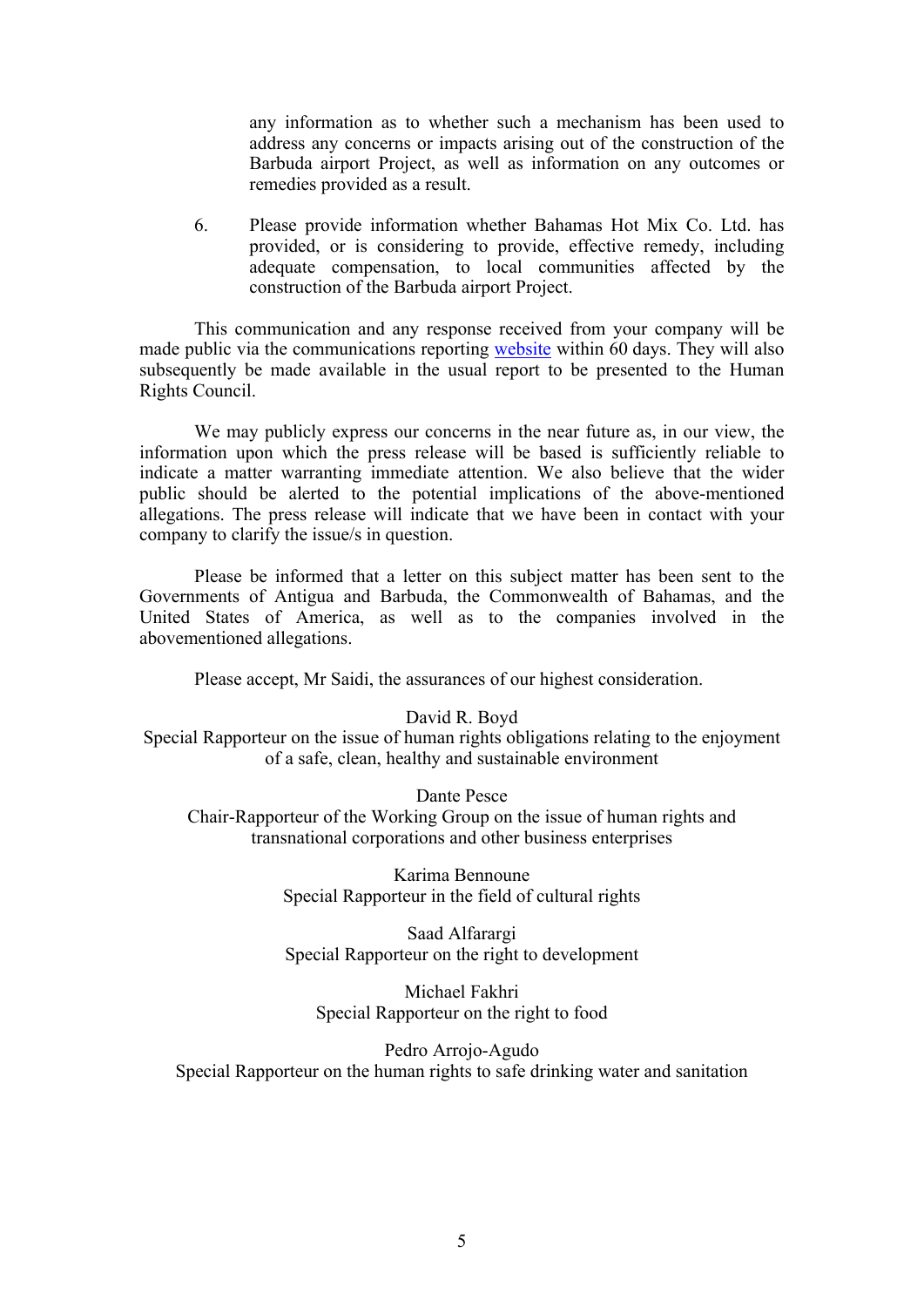### **Annex**

## **Reference to international human rights law**

In connection with above alleged facts and concerns, we would like to draw your attention to the United Nations Guiding Principles on Business and Human Rights (A/HRC/17/31), which were unanimously endorsed by the Human Rights Council in June 2011, and which are relevant to the impact of business activities on human rights. These Guiding Principles are grounded in recognition of:

- a. "States' existing obligations to respect, protect and fulfil human rights and fundamental freedoms;
- b. The role of business enterprises as specialized organs or society performing specialized functions, required to comply with all applicable laws and to respec<sup>t</sup> human rights;
- c. The need for rights and obligations to be matched to appropriate and effective remedies when breached."

According to the Guiding Principles, all business enterprises have <sup>a</sup> responsibility to respec<sup>t</sup> human rights, which requires them to avoid infringing on the human rights of others to address adverse human rights impacts with which they are involved. The responsibility to respec<sup>t</sup> human rights is <sup>a</sup> global standard of expected conduct for all business enterprises wherever they operate. It exists independently of States' abilities and/or willingness to fulfil their own human rights obligations, and does not diminish those obligations. Furthermore, it exists over and above compliance with national laws and regulations protecting human rights.

Principle 13 has identified two main components to the business responsibility to respec<sup>t</sup> human rights, which require that "business enterprises: (a) Avoid causing or contributing to adverse human rights impacts through their own activities, and address such impacts when they occur; [and] (b) Seek to preven<sup>t</sup> or mitigate adverse human rights impacts that are directly linked to their operations, products or services by their business relationships, even if they have not contributed to those impacts".

Principles 17-21 lays down the four-step human rights due diligence process that all business enterprises should take to identify, prevent, mitigate and account for how they address their adverse human rights impacts. Principle 22 further provides that when "business enterprises identify that they have caused or contributed to adverse impacts, they should provide for or cooperate in their remediation through legitimate processes".

The Framework Principles on Human Rights and the Environment, presented to the Human Rights Council in March 2018 (A/HRC/37/59) set out basic obligations of States under human rights law as they relate to the enjoyment of <sup>a</sup> safe, clean, healthy and sustainable environment. Principle 4 provides, specifically, that "States should provide <sup>a</sup> safe and enabling environment in which individuals, groups and organs of society that work on human rights or environmental issues can operate free from threats, harassment, intimidation and violence." Principle 12, provides that States should ensure the effective enforcement of their environmental standards